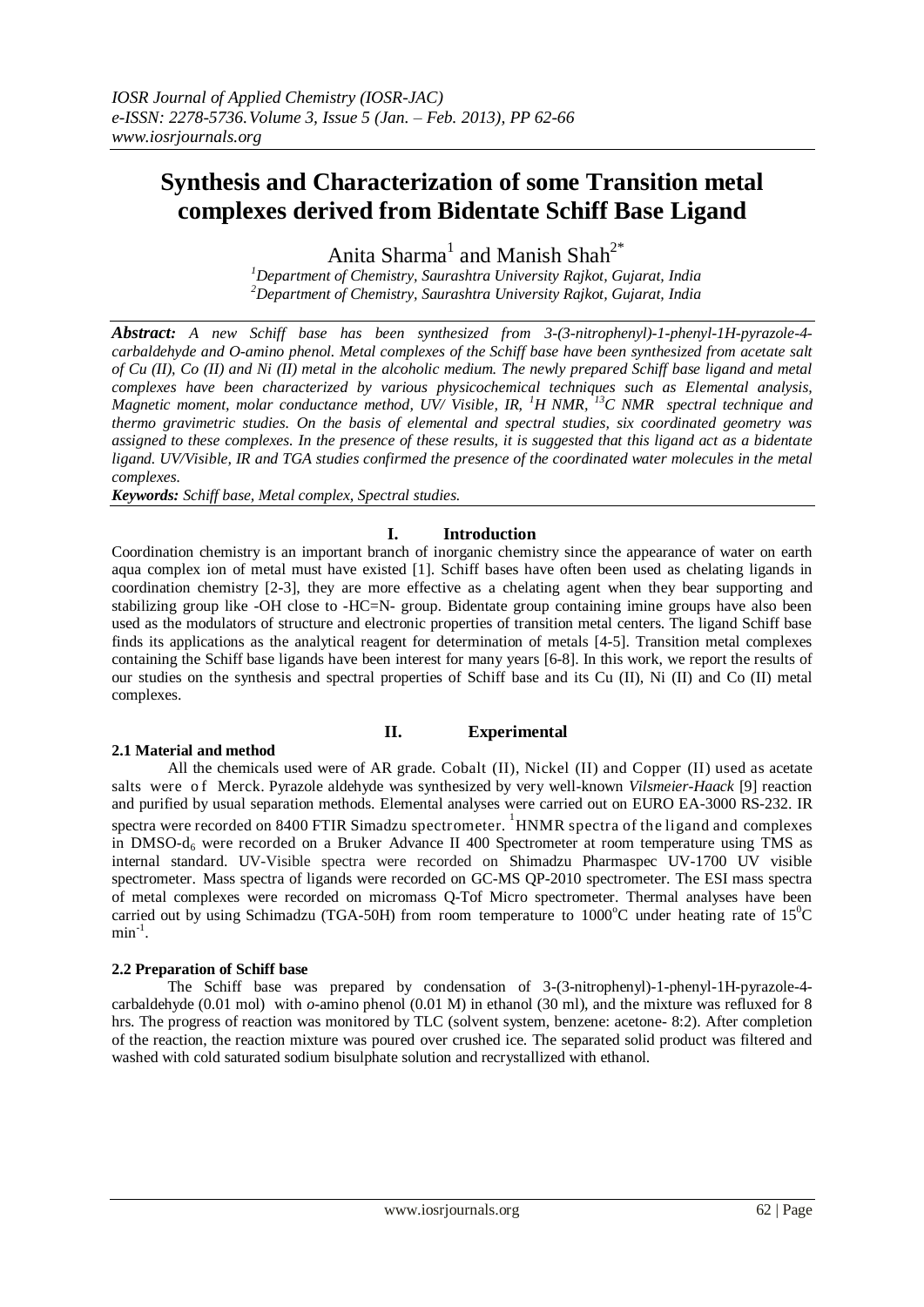

#### **2.3 Synthesis of metal complexes**

A solution of the metal salt (0.005mol) mixed drop wise with the solution of Schiff base (0.01mol) in 20 ml ethanol. The mixture was refluxed for 48 hours in 70-80°C on water bath. On cooling, colored solid product was collected by filtration and then washed several times with hot ethanol until the washing becomes colorless. The product was dried in air and stored in desiccators over anhydrous  $CaCl<sub>2</sub>$  under vacuum. All the metal complexes were colored and stable in air and moisture.



# **III. Result and Discussion**

The analytical and physical data of Schiff base ligand and its metal complexes are given in table-1. The data shows that the ligand L forms a 1:2 (M: L) complexes with Cu (II), Ni (II), Co (II), ions. The prepared complexes were found to have the general formulae  $[M (L)<sub>2</sub> n.H<sub>2</sub>O]$ . Where M= Cu (II), Ni (II), Co (II), n=2 and L is Schiff base ligand. it coordinates as an anion by losing proton of the phenolic group. The charge on the complex was neutralized by the ligand L. Thus, the complexes were neutral in DMSO.

| <b>Compound</b>                         | <b>Formula</b>         | <b>Colour</b> | M.P/D.P                | Yield $(\% )$ | $\Lambda_{\rm m}$ ( $\Omega^{-1}$ cm <sup>2</sup> mol <sup>-</sup> |
|-----------------------------------------|------------------------|---------------|------------------------|---------------|--------------------------------------------------------------------|
|                                         |                        |               | $({}^\circ\mathrm{C})$ |               |                                                                    |
|                                         | $C_{22}H_{16}N_4O_3$   | Orange        | 144                    | 90%           |                                                                    |
| [Cu(L) <sub>2</sub> .2H <sub>2</sub> O] | $C_{44}H_{34}CuN_8O_8$ | Dark brown    | 344                    | 72%           | 3.42                                                               |
| [Co(L) <sub>2</sub> .2H <sub>2</sub> O] | $C_{44}H_{34}CoN_8O_8$ | Green         | 335                    | 70%           | 3.55                                                               |
| $[Ni(L)2$ . 2H <sub>2</sub> O]          | $C_{44}H_{34}NiN_8O_8$ | Yellowish     | 346                    | 68%           | 4.29                                                               |
|                                         |                        | brown         |                        |               |                                                                    |

**Table-1: Physical characteristics and analytical data of the complexes**

#### **3.1 Molar conductance**

Molar conductance of the complexes was measured in DMSO at a concentration of 0.001 M. The observed conductance values fall in the range of  $1\text{-}20$  Ohm $^{-1}$  cm<sup>2</sup> mol $^{-1}$ ; indicate that the complexes were nonelectrolyte in nature. The C, H, and N analysis of Schiff base ligand and its metal complexes were found in good agreement with the expected values.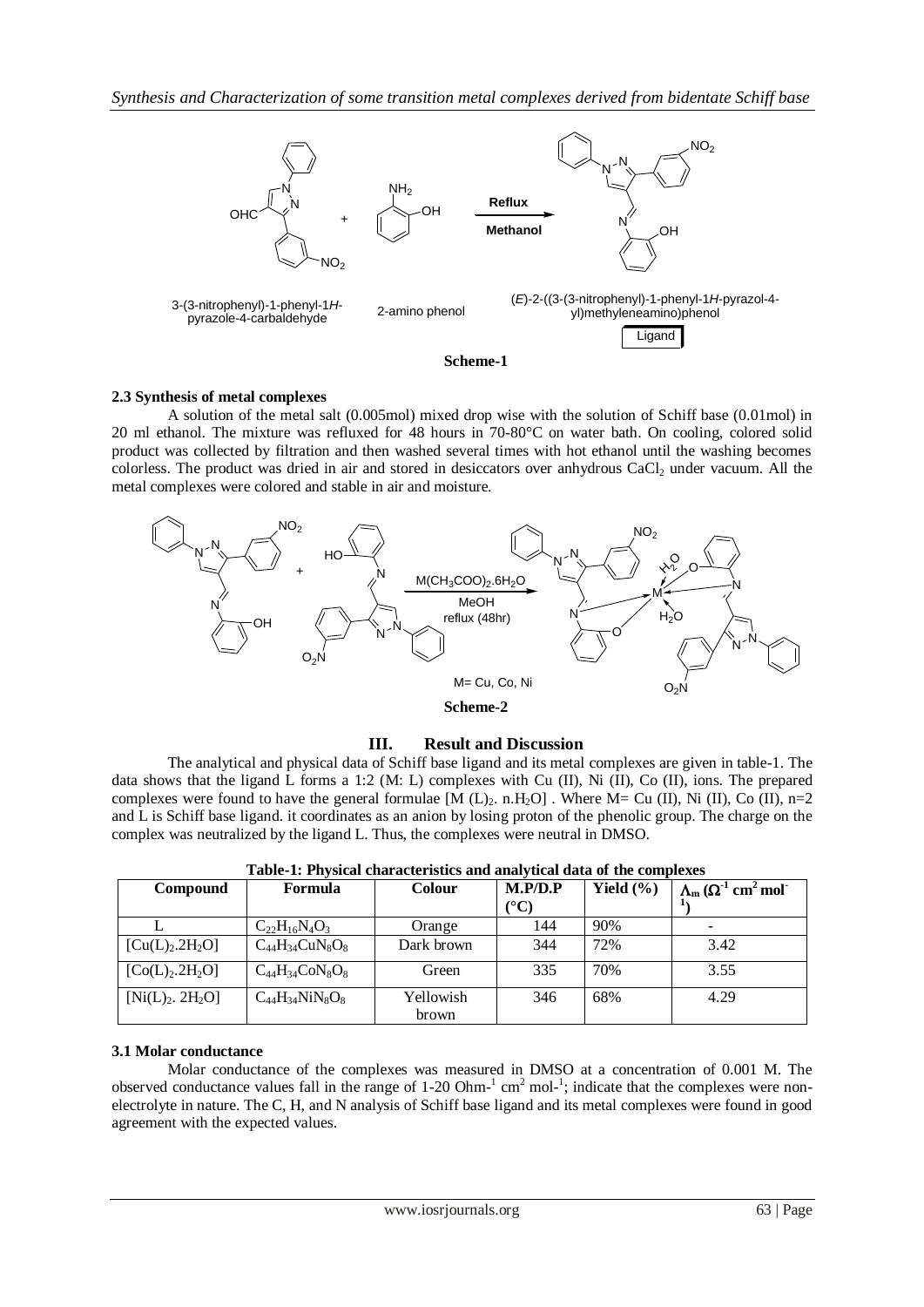### **3.2 IR spectra and mode of bonding**

The IR spectral data of some important functional groups of the Schiff base ligand and its transition metal complexes presented in table-2. The IR spectrum of the Schiff base ligand showed strong absorption bands at  $1656 \text{ cm}^{-1}$  and  $3417 \text{cm}^{-1}$ , which attributed to the characteristic band of the azomethine (-HC=N-) and phenolic (-OH) group respectively. These frequencies were shifted towards the lower wave number by 15-30 cm<sup>-1</sup> in the spectra of metal complexes suggested the coordination of nitrogen of the azomethine group to the central metal atom in these complexes [10-11]. All the complexes exhibit a broad band in the region 3200-3453 cm-1 were assigned to the ν (-OH) of water, which indicate the presence of lattice or coordinated water molecule [12]. All the IR data suggested that the metal was bonded to the Schiff bases through the phenolic oxygen and the imino nitrogen [13]. The metal to nitrogen bond was detected at frequencies in the region 400-550 cm<sup>-1</sup> from the IR data. This was confirmed by the presence of the new bands which may be assigned  $v(M-N)$ ,  $v(M-O)$ . The IR spectra of Cu (II) metal complex presented in fig.1.

| a wway an 'uaawa wynyyaawyay aan wya ynyaaaam muaanw ua wyaaaaa mwwy aamwaaw waaw ayy aaayyya yuaaan |                          |          |                          |                    |                          |                          |
|------------------------------------------------------------------------------------------------------|--------------------------|----------|--------------------------|--------------------|--------------------------|--------------------------|
| <b>Compound</b>                                                                                      | $\bf{v}$ (H2O)           | $v(C=N)$ | $\bf{v}$ (OH)            | $\mathbf{v}$ (N-N) | $\bf{v}$ (M-N)           | $v(M-O)$                 |
| L(ligand)                                                                                            | $\overline{\phantom{0}}$ | 1656     | 3417                     | 1049               | $\overline{\phantom{a}}$ | $\overline{\phantom{0}}$ |
| Cu(L) <sub>2</sub> .nH <sub>2</sub> O                                                                | 3292                     | 1593     | $\overline{\phantom{0}}$ | 1089               | 542                      | 426                      |
| Co(L) <sub>2</sub> .nH <sub>2</sub> O                                                                | 3371                     | 1595     | $\overline{\phantom{0}}$ | 1070               | 491                      | 424                      |
| Ni(L) <sub>2</sub> .nH <sub>2</sub> O                                                                | 3321                     | 1590     | $\overline{\phantom{0}}$ | 1066               | 530                      | 420                      |

**Table-2: Characteristic IR stretching bonds of Schiff base ligand and its metal complexes in cm-1**

### **3.3 <sup>1</sup>H NMR spectra**

The  ${}^{1}$ H NMR spectrum of the Schiff base ligand was recorded in DMSO-d<sup>6</sup>. In the  ${}^{1}$ HNMR spectra of Schiff base ligand, a peak appeared at 9.27ppm was assigned to the proton of phenolic group and a singlet peak appeared at 8.75ppm was assigned to protons of azomethine group.

# **3.4 <sup>13</sup>CNMR spectra**

The  ${}^{13}C$  NMR spectrum of the Schiff base ligand was recorded in DMSO-d<sup>6</sup>. In the  ${}^{13}C$ -NMR spectra of the metal complexes, the signal appeared at 198ppm was assigned to azomethine carbon atoms (C=N). A signal at 158 δ was assigned for phenolic carbon. Phenyl rings of ligand showed following signals 114.34; 115.25, 115.52, 118.27, 118.55, 119.02, 119.40, 119.95,121.84, 122.80, 126.75, 126.97,129.25, 129.72, 129.99,137.50, 139.08, 150.74, 151.15, 152.76 δ ppm.

#### **3.5 Mass spectra of the compounds**

The mass spectral data of Schiff base ligand and its metal chelates are given in table-3. Mass spectra of the ligand and its metal complexes showed molecular ion peaks, which were in good agreement with the expected values. The mass spectrum of ligand L gives a peak at 384 m/z, which was assigned for [HL] peak. Copper and cobalt complexes give a molecular ion peak at 866 and 864 m/z respectively, which assigned as [M] and [M+3] peak. The mass spectrum of Ni (II) complex showed a peak at 866 m/Z which was assigned for  $[M+5]$  peak.

| Table-9. Thass speech at uata of Behini base hganu anu ns inclai complexes |                             |           |                      |               |  |  |
|----------------------------------------------------------------------------|-----------------------------|-----------|----------------------|---------------|--|--|
| S.No.                                                                      | Compound                    | Cal. Mass | <b>Obtained mass</b> | Peak assigned |  |  |
|                                                                            | $C_{22}H_{16}N_4O_3$        | 384       | 384                  | ſМl           |  |  |
|                                                                            | $C_{44}H_{34}CuN_8O_8$      | 866.34    | 866.34               | ſМl           |  |  |
|                                                                            | $C_{44}H_{34}CoN_8O_8$      | 861.72    | 864                  | [M+3]         |  |  |
|                                                                            | $\rm{C_{44}H_{34}NiN_8O_8}$ | 860       | 865                  | $[M+5]$       |  |  |

**Table-3: Mass spectral data of Schiff base ligand and its metal complexes**

#### **3.6 Magnetic moment and electronic absorption spectra**

The electronic absorption spectral data and magnetic moment values of Schiff base ligand and its transition metal complexes are given in table-4. The electronic spectrum of Schiff base ligand exhibit strong absorption bands at 282nm and 294nm, which were attributed to  $\pi-\pi^*$  and  $n-\pi^*$  transitions respectively [14]. The observed magnetic momentum value of Cu (II) complex was 1.75 BM, falls within the range observed for distorted octahedral geometry [15]. UV/Visible spectra of Cu (II) complex presented in fig.2. The magnetic moment value of Ni (II) complex was found to be 3.23 BM, falls within the range of 2.8-3.5 BM for metal complexes, suggesting octahedral geometry [16]. The magnetic moment of Co (II) complex has been found to be 4.94 B.M, and it lies within the range expected for octahedral geometry [17].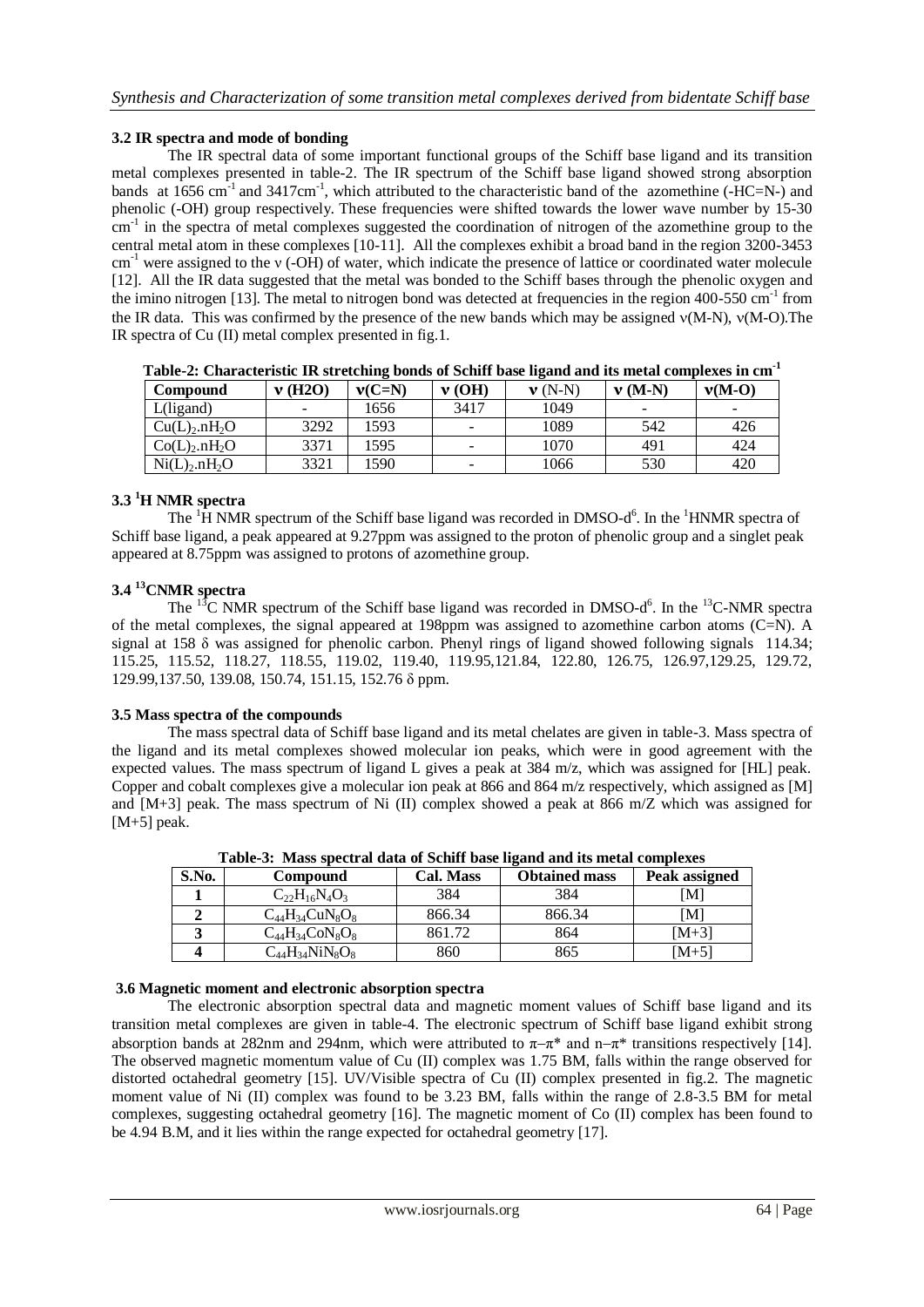| u ansitivn metal energies |               |                                     |                    |                 |  |  |
|---------------------------|---------------|-------------------------------------|--------------------|-----------------|--|--|
| Compound                  | Absorption in | <b>Transitions</b>                  | <b>Mag. Moment</b> | <b>Geometry</b> |  |  |
|                           | nm            |                                     | (B.M.)             |                 |  |  |
| $C_{22}H_{16}N_4O_3$      | 282, 294.     | $\pi-\pi^*$ , $n-\pi^*$             |                    |                 |  |  |
| $C_{44}H_{34}CuN_8O_8$    | 740           |                                     | 1.75               | Octahedral      |  |  |
|                           | 431           | $T_{1g}(F)$<br>$T_{2g}(F)$          | 4.59               | Octahedral      |  |  |
| $C_{44}H_{34}CoN_8O_8$    | 439           | 4 <sub>T</sub>                      |                    |                 |  |  |
|                           | 727           | 4π<br>լջ $(P)$<br>10 <sup>1</sup>   |                    |                 |  |  |
|                           | 415           | $\Gamma_{2g}(F)$                    | 3.32               | Octahedral      |  |  |
| $C_{44}H_{34}NiN_8O_8$    | 433           | $T_{1g}(F)$                         |                    |                 |  |  |
|                           | 765           | $_{1}$ e $\left( \mathrm{P}\right)$ |                    |                 |  |  |

**Table-4: Electronic absorption spectral data and magnetic moment values of Schiff base ligand and its transition metal chelates**



# **3.7 Thermal analysis**

Thermal stability of complexes was studied in the range of  $50-1000^{\circ}$ C by controlling heating rates 15<sup>0</sup>C/minute. The TG curve for Cu complex showed weight loss initially at  $90^{\circ}$  C (4.0%) which indicate the presence of lattice water molecules in complex. Weight loss at  $257.1^{\circ}$ C (7.5%) indicate the coordinated water molecule in the metal complexes. The percentage wt. loss indicates 1.5 molecule of water. The complex then after starts decomposing above  $257^{\circ}$ C, and it completely decomposed at  $550^{\circ}$ C, which correspond to 85% weight loss. Above 550<sup>0</sup>C complex gets converted into CuO/Cu metal residue. Thermo gravimetric study of Co (II) complex showed three steps thermogram curve. Weight loss up to  $236^{\circ}$  C (7.6%) indicates the presence of lattice and coordinates water molecules. Above 236<sup>o</sup>C, the loss was continuous in two steps and at  $650^{\circ}$ C ligand was completely decomposed (87%). Above 650°Ccomplex converted into CoO/Co metal residue. Thermo gram curve of Ni (II) complex also showed three steps decomposition pattern. Weight changes up to  $297^{\circ}$ C indicate the loss of two lattice and two coordinated water molecules. The loss of mass at this stage is 8.4%, which was very well agreement with calculated value [8.45%]. Above  $297^{\circ}$ C, the loss is continuous in two stages and at  $778^{\circ}$ C, the complex gets converted into NiO/Ni metal residue. The thermo gravimetric analysis (TGA) provides authentic information regarding the presence of water molecules in the coordination sphere of all complexes [18]. The TGA curves of all metal complexes are presented in Fig-3, 4 and 5.